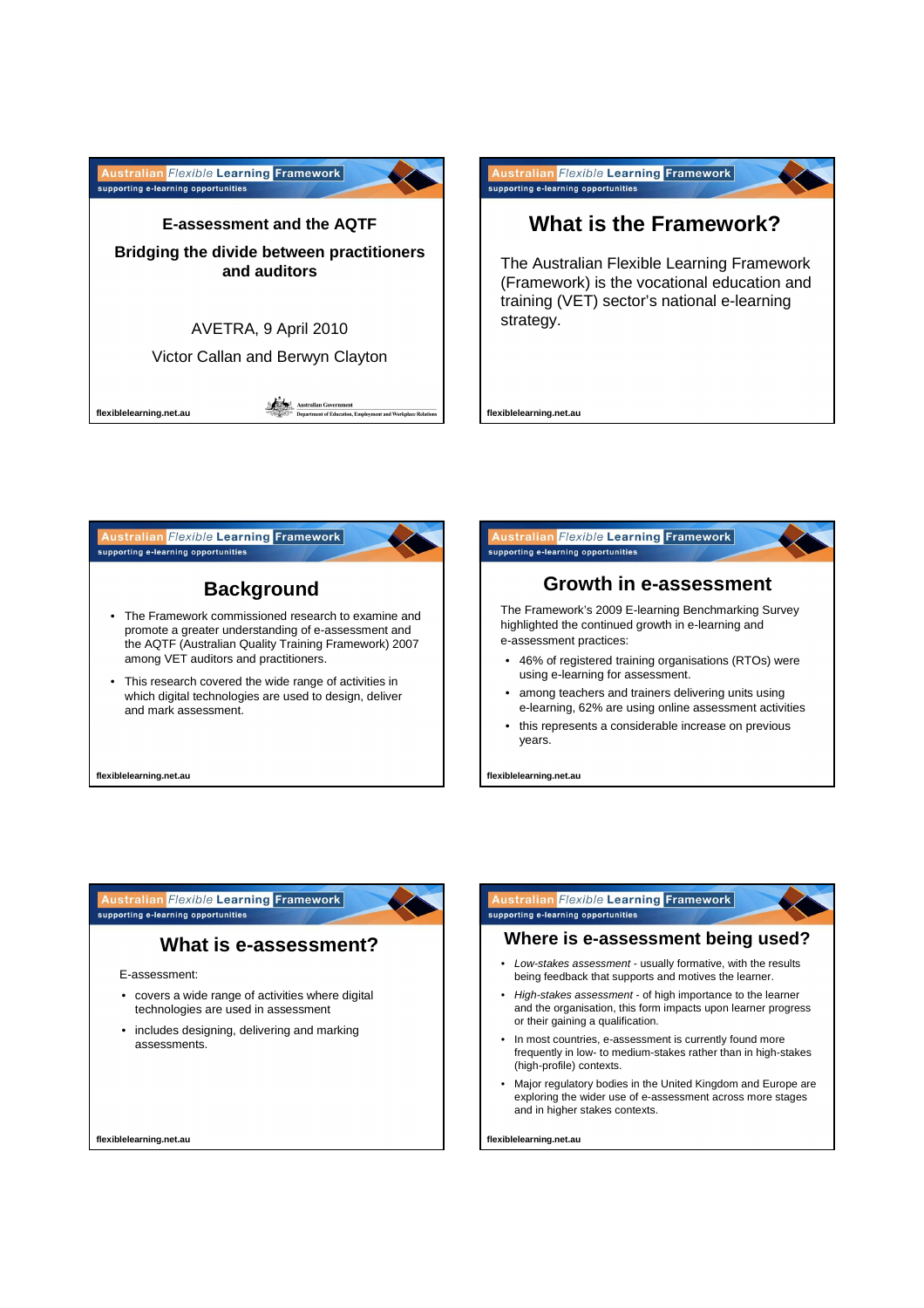#### **Australian Flexible Learning Framework** supporting e-learning opportunities

### **Some challenges around e-assessment**

flexible learning

- E-assessment promises potential benefits ranging from lowered costs, higher productivity and faster feedback, through to assessments which are more accurate, detailed and robust under critical scrutiny and audit.
- However, there is concern that these potential benefits are relatively slow to emerge.
- Progress is hampered by examples of poor quality assessment which fail to reliably provide acceptably valid measures of learner achievement and capability.

**flexiblelearning.net.au**

#### **ustralian** Flexible Learning Framework flexible learning supporting e-learning opportunities

### **Some challenges around e-assessment**

- A cornerstone of quality assessment principles and practice is the AQTF2007 Essential Standards for Registration.
- RTOs are required to ensure that assessment meets the requirements of the relevant training package or accredited course.
- Assessment must be conducted by qualified assessors in accordance with the principles of assessment and the rules of evidence.
- The need for continued quality judgements by practitioners assessors and auditors underpins the operation of the AQTF 2007.

**flexiblelearning.net.au**







(e.g. acceptance by learners, practitioners, auditors; validity; authenticity; meeting AQTF standards; lack of guidelines; auditor training; practitioner training etc)

n Flexible Learning Framework flexible learning supporting e-learning opportunities **Aims of the research**

- 1. To examine what practitioners and auditors judge to be the key issues in e-assessment.
- 2. To identify potential practical actions that will promote better understanding and improved practices.

**flexiblelearning.net.au**

**flexiblelearning.net.au**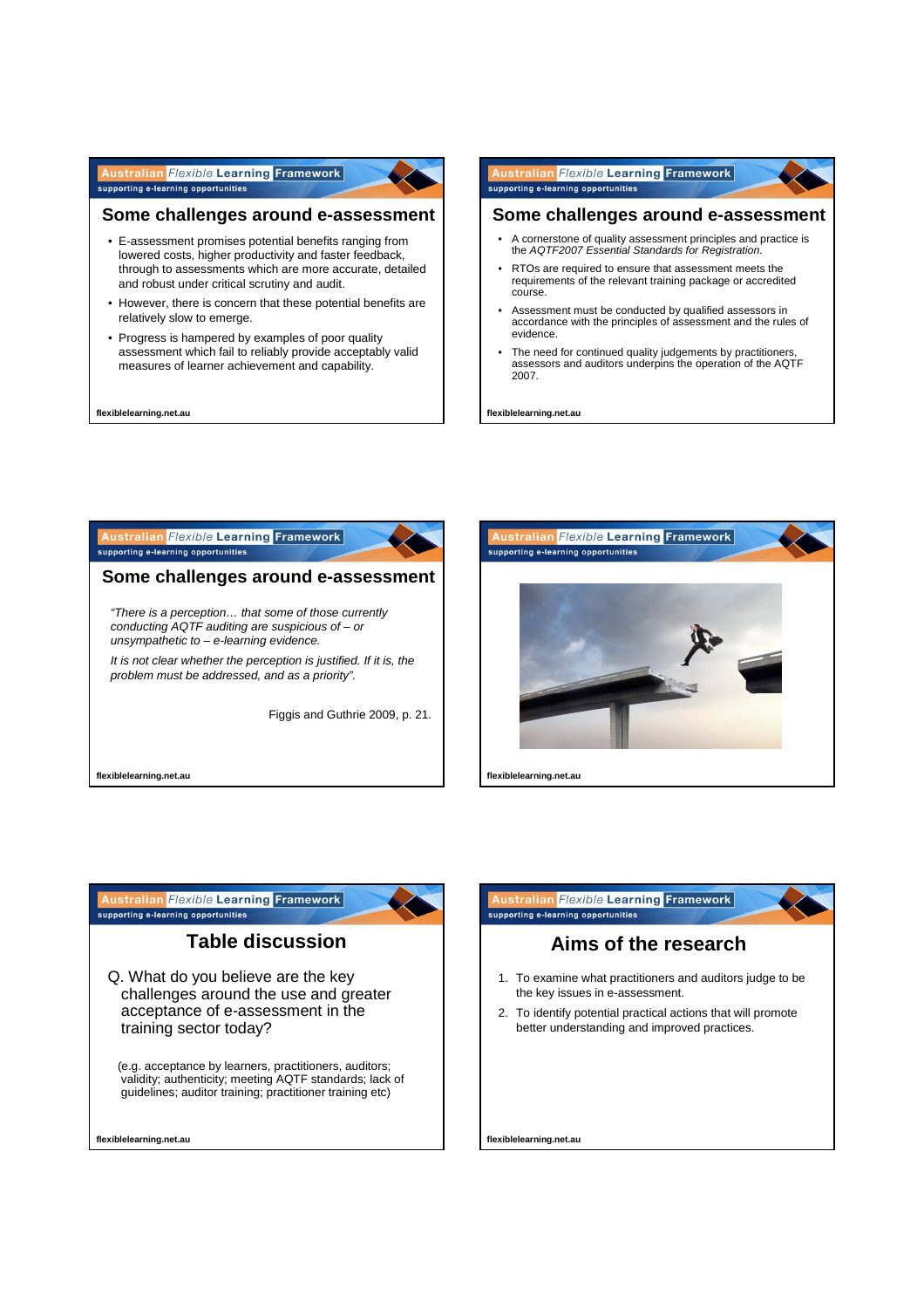**Australian Flexible Learning Framework** flexible learning supporting e-learning opportunities

### **Sample and method**

- 48 individuals involved in interviews, teleconferences and small group discussions.
- Participants were expert practitioners, auditors and others who had in-depth experiences with e-learning and auditing in the VET sector.
- Participants were identified through network sampling, and by recommendations of a small reference committee.

**flexiblelearning.net.au**



#### an Flexible Learning Framework supporting e-learning opportunities

### **Formative and summative assessment**

Practitioners and auditors:

- believed that e-assessment was mostly used as a form of diagnostic and formative assessment
- thought e-assessment use primarily for summative assessment was rare.
- had little support for using e-assessment as the primary form of evidence to support the signing-off of a formal qualification or certification of a skill
- envisaged considerable growth in incorporating various forms of e-examinations, e-quizzes and multiple choice questionnaires in lowto medium-stakes e-assessment.

**flexiblelearning.net.au**

#### ralian Flexible Learning Framework flexible learning supporting e-learning opportunities

## **Maintaining quality standards**

- Auditors report that the majority of audits confirmed that quality assessment practices were occurring.
- Auditors provided examples where the standards were applied as, or even more, rigorously to e-learning and e-assessment, as for traditional training and assessment.
- Practitioners talked about some teacher's assumptions that everything to do with e-assessments is located online. As a result, teachers did not prepare a study guide, unit assessment plan or the assessment marking criteria.

**flexiblelearning.net.au**

#### **In Flexible Learning Framework** supporting e-learning opportunities

"Good assessments do not come cheaply, and many organisations are not prepared to put the time and money into creating these assessments. They just want to get content and assessments up online as quickly and as cheaply as possible.

A well constructed online activity including content and assessment is time consuming. It is expensive and requires a great degree of skill from content experts, multimedia persons and assessment writers who know and understand the tools at their disposal and how to use them effectively.

Unfortunately, many students and their employers have yet to be really exposed to top class e-learning and e-assessment.

Practitioner

flexible learning

flexible learning

**flexiblelearning.net.au**

#### n Flexible Learning Framework flexible learning supporting e-learning opportunities

## **Maintaining confidence**

- Respondents were positive about the operation of the AQTF 2007, and the outcomes-focused approach being adopted in the AQTF was well understood.
- Practitioners believed that the principles of continuous improvement were applied by internal and external auditors.
- Practitioners and auditors are still adjusting to the newer and more varied forms of assessment.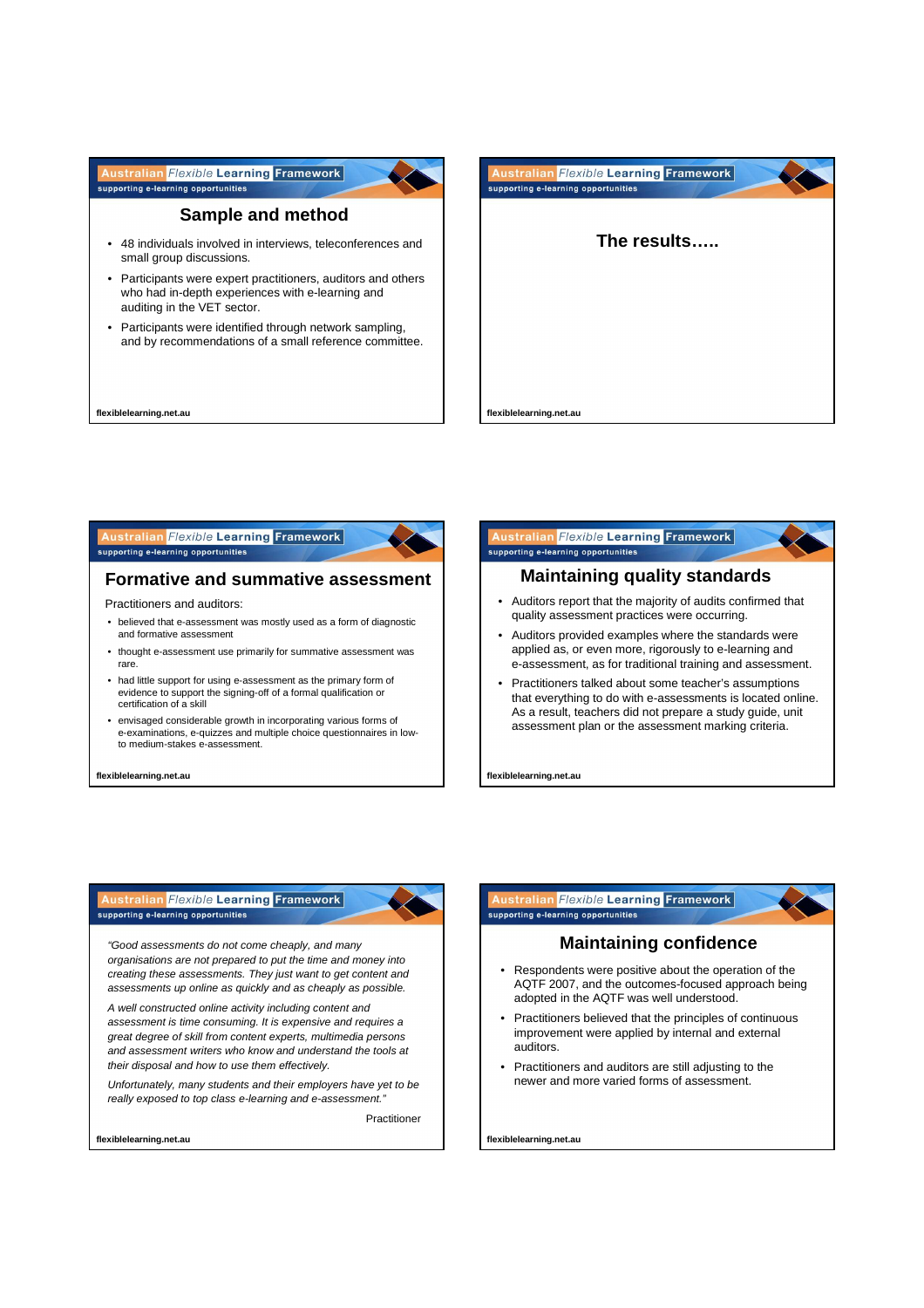**Australian Flexible Learning Framework** flexible learning supporting e-learning opportunities



- There is more complexity in the evidence being captured by new forms of assessment.
- Even highly skilled practitioners were having their professional judgements around e-assessment challenged in audits.
- Tensions exist between practitioners and auditors around maintaining the reliability and validity of assessment, while also achieving flexibility and cost efficiencies.

**flexiblelearning.net.au**



**flexiblelearning.net.au**

### ralian Flexible Learning Framework supporting e-learning opportunities

## **Auditor experiences**

flexible learning

flexible learning

- The forms of e-assessment used were not diverse.
- Online tests to assess knowledge and blogs and wikis to promote reflection and self-assessment were the dominant e-assessment methods used.
- Use of e-portfolios for e-assessment was on the increase.
- When auditing, auditors want to see:
	- $\triangleright$  evidence that training and assessment is meeting clients' needs
	- $\triangleright$  the principles of assessment and rules of evidence
	- $\triangleright$  that the assessment is aligned to the AQF level.

**flexiblelearning.net.au**



- Some auditors highlighted that high demands on their time may encourage cautious decisions around e-assessment validity.
- Poor use of e-assessment around authenticity further supported some in their inclination to be suspicious.
- Despite their professional development, many auditors were "still wedded to tradition and paper evidence more than we should be".

**flexiblelearning.net.au**

an Flexible Learning Framework supporting e-learning opportunities

## **Validity**

- Validity was a major concern for auditors.
- E-assessments were not validly assessing the skills being tested and the assessment did not always address the intended learning outcome.
- Some e-assessment had been introduced without establishing learner needs and completing training needs analysis.
- Auditors wanted to see better practices around evidence gathering through multiple sources to support the validity of e-assessments.

**flexiblelearning.net.au**



## **Authentication**

- Issues highlighted included unreliable infrastructure that impacted upon the user in completing online assessment, accessibility, ease of use and poor security.
- Practitioners would like more trials to investigate technological solutions that meet authenticity challenges.

Practitioners and auditors agreed that:

- the right technology can enhance the security of e-assessments
- high quality and supportive relationships between teachers, learners, and employers were critical to managing issues around authenticity.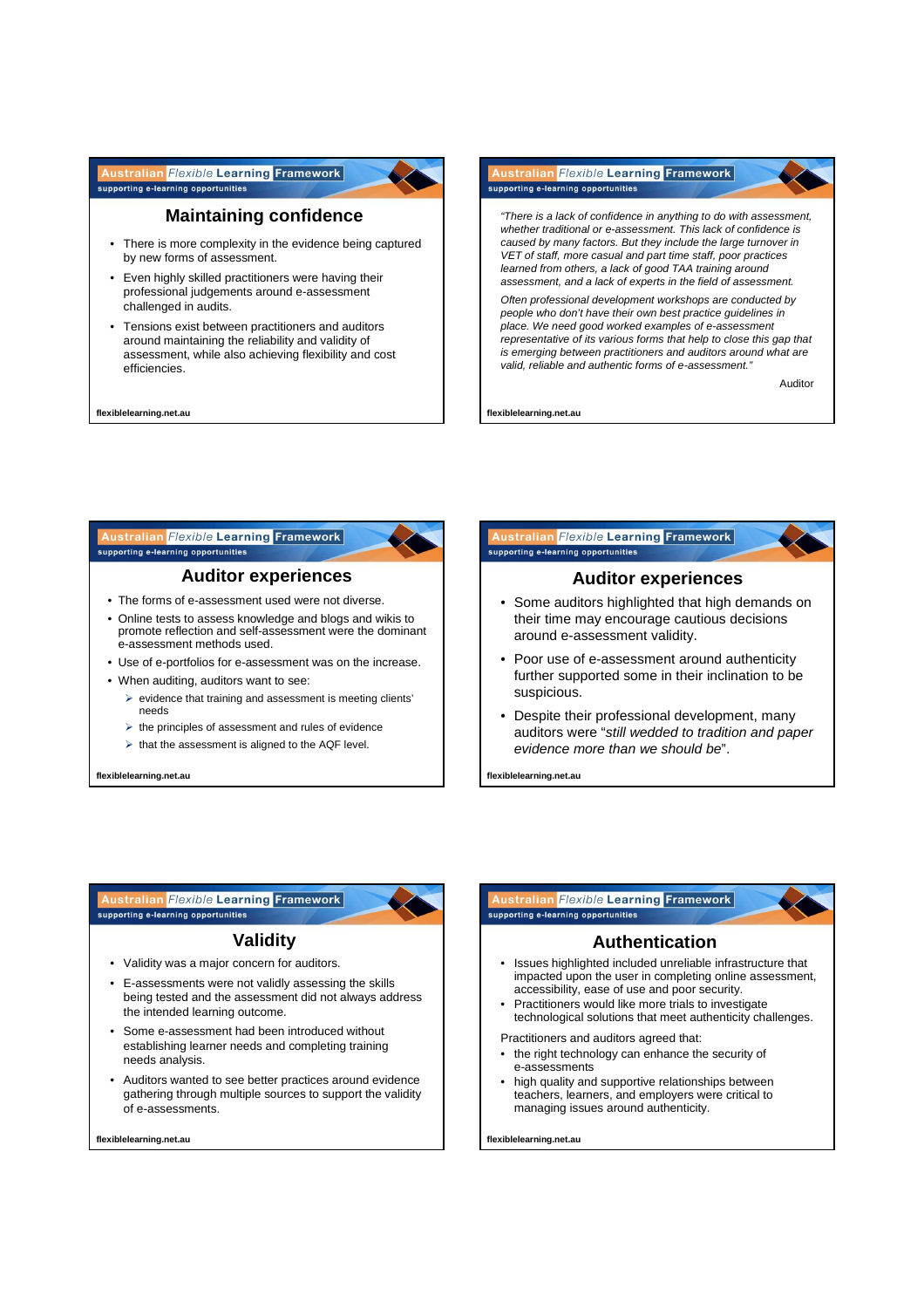#### **Australian Flexible Learning Framework** flexible learning supporting e-learning opportunities

"I have a number of concerns that need to be addressed. How are they managing the security of electronic data? I want confirmation around the authenticity of students' work, and the access that students have to ICT hardware/software so that they are able to complete their training and any online assessment.

In particular, as with any form of assessment, I will be asking about how they are managing the concerns I typically raise around how a sufficient range of evidence is being gathered, issues around employability skills and transferability, and overall, how the progress of students is being monitored."

Auditor

flexible learning

**flexiblelearning.net.au**

#### **Australian Flexible Learning Framework** supporting e-learning opportunities



flexible learning

## **Online quiz - predominant type of e-assessment**

- Advantages included quickly preparing, marking and assessing learner knowledge and providing more regular feedback.
- Disadvantages included poorly constructed online tests with limited validity and reliability.

Practitioners and auditors:

- reported that some teachers have little understanding of how to design valid and fair online quizzes
- described that online tests and short quizzes were, at worst, cheap options and ill-thought out efforts by the provider to make money quickly, or to save money.

**flexiblelearning.net.au**

### ralian *Flexible* Learning Framework supporting e-learning opportunities

### **Assessment support materials**

- There are gaps in assessor support materials for competency-based assessment in online environments.
- A large number of poor-quality e-assessments tools are being used online, on intranets and in blended learning.
- Inexperienced practitioners are failing to identify poor quality e-assessment tools.
- More practitioners are becoming aware of the potential use of Flexible Learning Toolboxes for e-assessment.

**flexiblelearning.net.au**

#### **ralian Flexible Learning Framework** supporting e-learning opportunities

## **Auditor consistency and training**

- Practitioners appreciated cross-jurisdictional experience that some auditors now bring to audits.
- Concern among practitioners around different audit outcomes in different jurisdictions.
- Auditors had ideas on how to promote better levels of consistency among auditors e.g. a third party with no direct interest in the outcome; engage training organisations at an earlier stage than at present.
- **flexiblelearning.net.au** • Auditors were up front about the need to continue to broaden their understanding of e-learning and e-assessment.

an Flexible Learning Framework supporting e-learning opportunities

"In the end we are coming in from the back end as auditors, establishing and demonstrating how the training and assessment are meeting the requirements of the training package, rules of evidence, and the units of competence.

You can tell when a lot of thought has gone into the development of effective assessment systems. We see enough bad examples to warrant the value in capturing and sharing good worked examples that will help all of the parties involved".

Auditor

flexible learning

#### n Flexible Learning Framework flexible learning supporting e-learning opportunities

## **More informed practitioners**

The current VET practitioner needs to be more able to:

- possess the technical skills to devise or create valid, reliable and authentic assessment and e-assessment
- demonstrate knowledge and understanding of assessment best practice
- understand and address issues relating to e-assessment use
- access cost effective and easy to use e-tools and resources
- access high quality continuing professional development courses that allows them to become familiar with the principles and best practice of e-assessment.

**flexiblelearning.net.au**